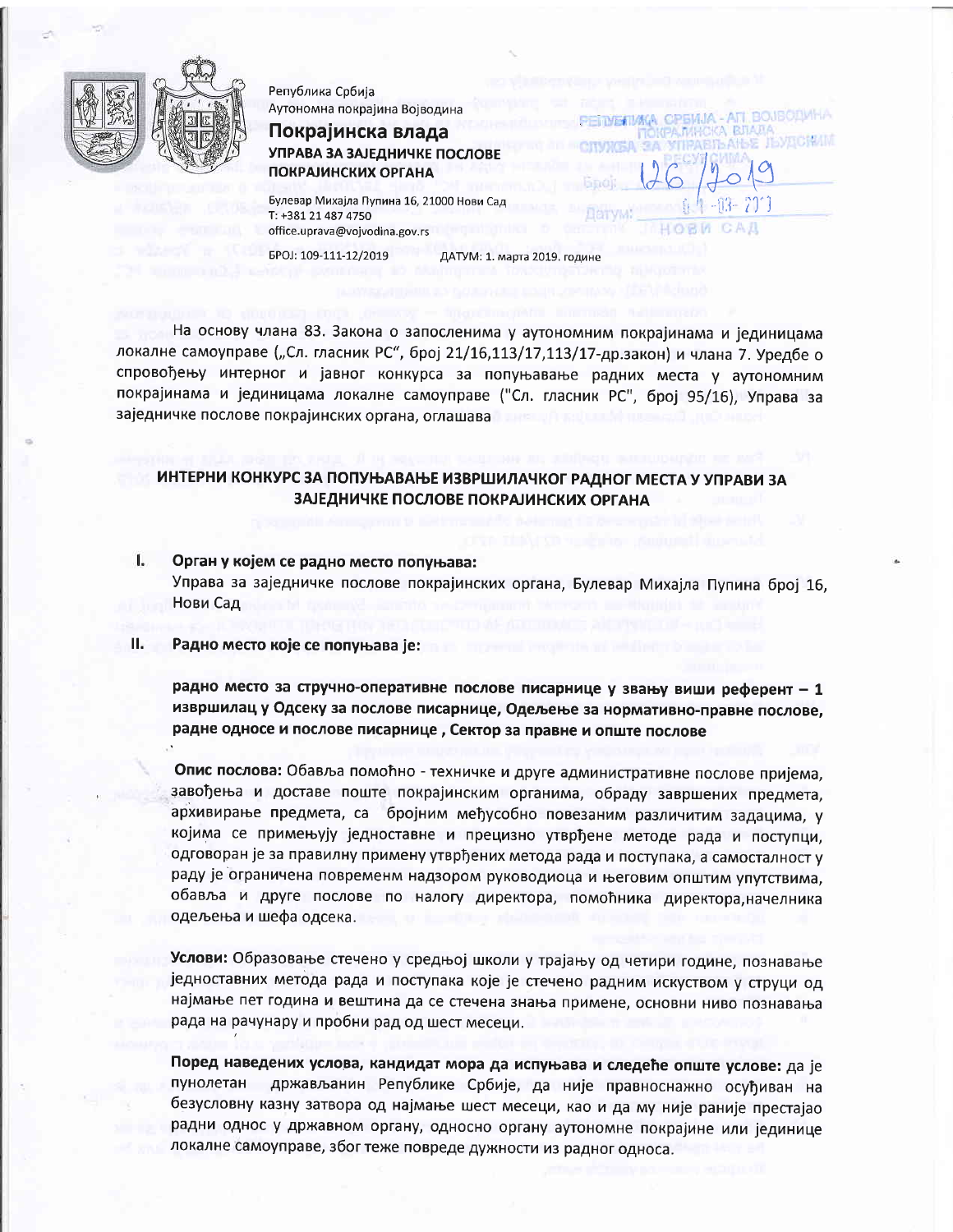### У изборном поступку проверавају се:

- познавање рада на рачунару- уколико кандидат не приложи уверење о траженом нивоу оспособљености за рад на рачунару, провера ће се извршити практичним радом на рачунару;
- стручна знања из области рада на радном месту-познавање Закона о општем управном поступку ("Сл.гласник РС", број: 18/2016), Уредба о канцеларијском пословању органа државне управе ("Сл.гласник РС", број:80/92, 45/2016 и 98/2016), Упутство о канцеларијском пословању органа државне управе ("Сл.гласник РС", број: 10/93,14/93-испр.,67/2016 и 3/2017) и Уредбе о категорији регистартурског материјала са роковима чувања ("Сл.гласник РС", број:44/93)- усмено, кроз разговор са кандидатом;
- познавање вештина комуникације усмено, кроз разговор са кандидатом; аналитичко резоновање и логичко закључивање- усмено, кроз разговор са кандидатом;

#### ilt. Место рада:

Нови Сад, Булевар Михајла Пупина број 16.

- tv. Рок за подношење пријаве на интерни конкурс је 8 дана од дана када је интерни конкурс оглашен . Рок почиње да тече од 2. Марта 2019. Године и истиче 9. Марта 2019. Године.
- Лице које је задужено за давање обавештења о интерном конкурсу: Милица Ивковић, телефон: 021/487-4232. V.

#### Адреса на коју се подноси пријава за интерни конкурс: vt.

Управа за заједничке послове покрајинских органа, Булевар Михајла Пупина број 16, Нови Сад - КОНКУРСНА КОМИСИЈА ЗА СПРОВОЂЕЊЕ ИНТЕРНОГ КОНКУРСА - са назнаком да се ради о пријави за интерни конкурс, за радно место за стручно-оперативне послове писарнице.

Датум оглашавања: 1. март 2019. године. vil.

Докази који се прилажу уз пријаву на интерни конкурс: vilt.

- пријава која је својеручно потписана, са наведеном адресом за пријем поште, адресом електронске поште и бројем телефона; L.
- биографија са наводима о досадашњем радном искуству; 2.
- фотокопија личне карте или испис очитане личне карте; 3.
- доказ о стручној спреми према условима (оригинал или оверена фотокопија); 4.
- оригинал или оверена фотокопија извода из матичне књиге рођених; 5.
- оригинал или оверена фотокопија уверења о држављанству Републике Србије, не старије од шест месеци 6.
- оригинал или оверена фотокопија уверења МУП-а да кандидат није правноснажно осуђиван на безусловну казну затвора од најмање шест месеци, не старије од шест месеци; 7.
- фотокопија доказа о најмање 5 година радног искуства у струци ( потврда, решење и други акти којима се доказује на којим пословима, у ком периоду и са којом стручном спремом је стечено радно искуство); 8-
- оригинал или оверена фотокопија решења о распоређивању, односно решења да је службеник нераспоређен; 9.
- Образац I или Образац II-Изјава у којој се учесник интерног конкурса опредељује да ли he сам прибавити доказе о чињеницама о којима се води службена евиденција или he то орган учинити уместо њега; 10.